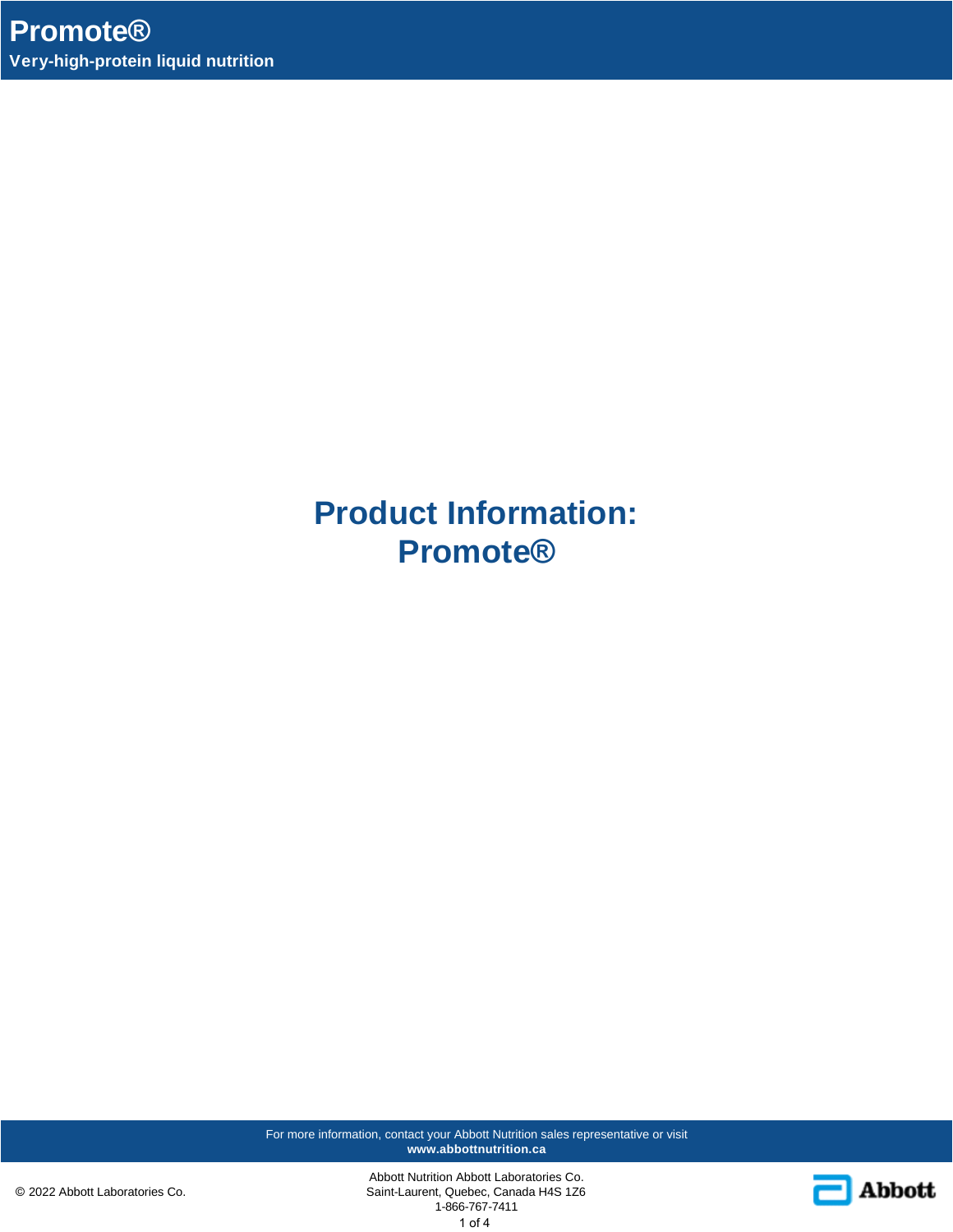## **Usage**

- l Promote® is a very-high-protein liquid formula for people who may have increased protein needs relative to their estimated calorie requirements.
- l For people with or at risk of pressure injuries.
- l For people with or at risk for protein-energy malnutrition.
- l For supplemental or as a sole source of nutrition.
- l For oral or tube feeding use.

### **Features**

- 1 Approximately 25% of total energy as protein. Protein is needed for lean body tissue maintenance and repair.
- l Approximately 19% of fat provided by medium chain triglycerides to help improve fat absorption.
- l Vanilla flavour.
- l Low-residue.
- l Gluten-free.
- l Kosher.
- l Halal.

## **Safety Precautions**

l Not for parenteral use.

## **Ingredients**

### **Liquid Vanilla:**

Water, Corn Maltodextrin, Sodium Caseinate, Soy Protein, Soy Oil, Sugar, Modified Coconut and/or Palm Kernel Oil (Medium Chain Triglycerides), Safflower Oil, Natural and Artificial Flavour, Soy Lecithin, Taurine, L-Carnitine, MINERALS (Calcium Citrate, Magnesium Phosphate, Tricalcium Phosphate, Potassium Chloride, Potassium Citrate, Sodium Citrate, Potassium Hydroxide, Zinc Sulphate, Ferrous Sulphate, Manganese Sulphate, Copper Sulphate, Chromium Chloride, Sodium Molybdate, Potassium Iodide, Sodium Selenate), VITAMINS (Ascorbic Acid, Choline Chloride, DL-Alpha-Tocopheryl Acetate, Niacinamide, Calcium D-Pantothenate, Thiamine Chloride Hydrochloride, Pyridoxine Hydrochloride, Riboflavin, Vitamin A Palmitate, Folic Acid, D-Biotin, Phylloquinone, Cyanocobalamin, and Vitamin D3). **Allergens:** Contains: Milk, Soy.

### **Availability**

| <b>List Number</b> | <b>Item</b>                             |
|--------------------|-----------------------------------------|
| 62234793           | Promote,® Vanilla, 235-mL cans; 24/case |





Abbott Nutrition Abbott Laboratories Co. Saint-Laurent, Quebec, Canada H4S 1Z6 1-866-767-7411 2 of 4

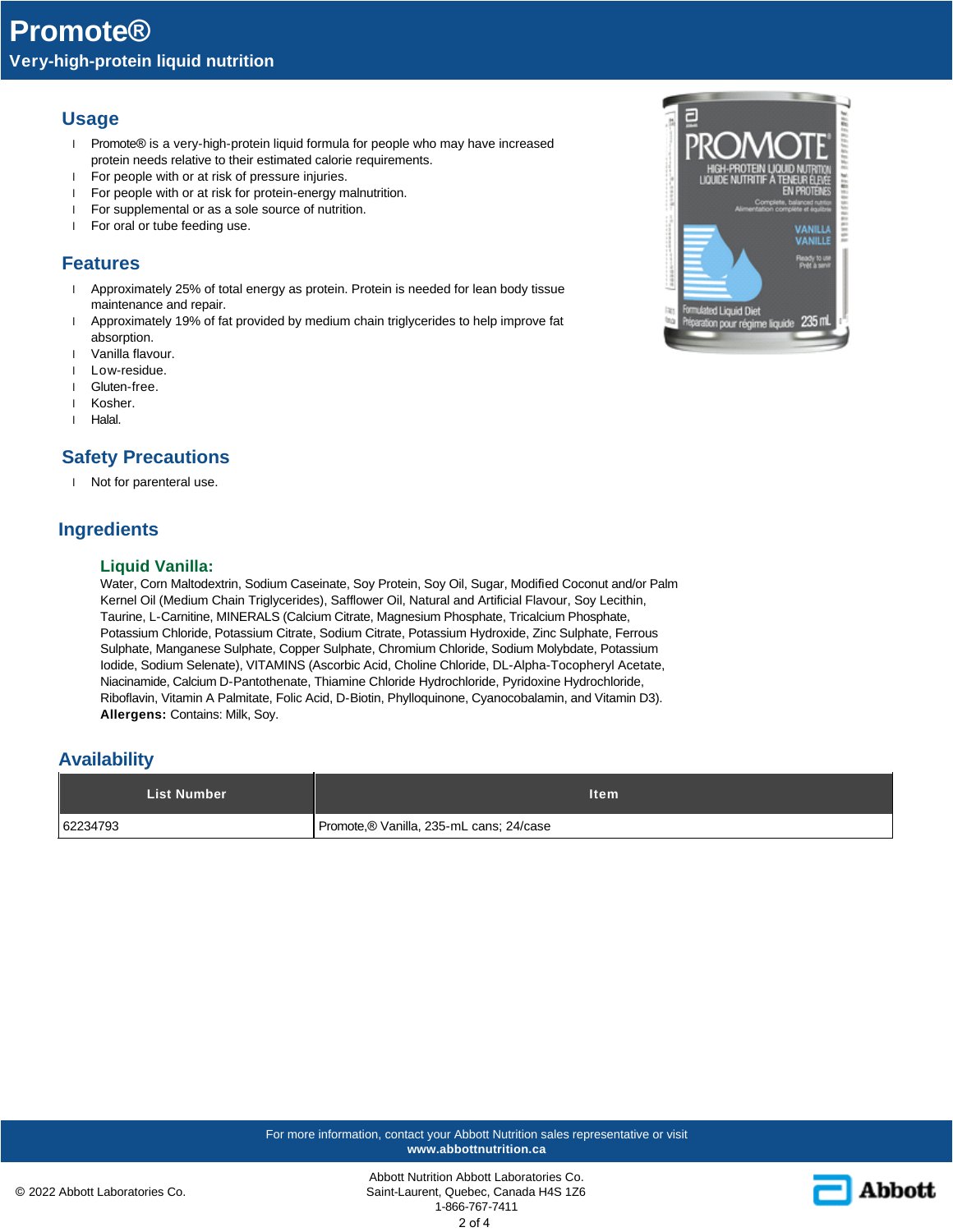# **Promote®**

# **Very-high-protein liquid nutrition**

## **Nutrition Information - Liquid Vanilla**

|                      | $100$ mL     | $235$ mL  |
|----------------------|--------------|-----------|
|                      | Value        | Value     |
| ENERGY, Cal (kJ)     | 100 (418)    | 235 (982) |
| Protein, g           | 6.3          | 15        |
| Taurine, mg          | 15           | 35        |
| Carnitine, mg        | 15           | 35        |
| Fat, g               | 2.6          | 6.2       |
| Linoleic Acid, g     | $1.0$        | 2.2       |
| Linolenic Acid, g    | 0.1          | $0.2\,$   |
| Carbohydrate, g      | 13           | 31        |
| Fibre, g             | $\pmb{0}$    | $\pmb{0}$ |
| Water, g             | 84           | 197       |
| Vitamin A, IU        | 350          | 823       |
| Vitamin D, IU        | $40\,$       | 94        |
| Vitamin E, IU        | $\sqrt{5}$   | 12        |
| Vitamin K, mg        | 0.012        | 0.028     |
| Vitamin C, mg        | 34           | 80        |
| Thiamine, mg         | 0.23         | 0.54      |
| Riboflavin, mg       | 0.26         | 0.61      |
| Niacin, mg           | $\mathbf{3}$ | 7.1       |
| Vitamin B6, mg       | 0.3          | 0.71      |
| Folic Acid, mg       | 0.06         | 0.14      |
| Vitamin B12, mg      | 0.0009       | 0.0021    |
| Pantothenic Acid, mg | $1.5$        | 3.5       |
| Biotin, mg           | 0.045        | 0.11      |
| Choline, mg          | 60           | 141       |
| Sodium, mg           | 100          | 235       |
| Potassium, mg        | 198          | 465       |
| Chloride, mg         | 126          | 296       |
| Calcium, mg          | 120          | 282       |
| Phosphorus, mg       | 120          | 282       |
| Magnesium, mg        | 40           | 94        |
| Iron, mg             | $1.8\,$      | 4.2       |
| Zinc, mg             | 2.4          | 5.6       |
| lodine, mg           | 0.015        | 0.035     |
| Copper, mg           | 0.2          | 0.47      |
| Manganese, mg        | $0.5\,$      | $1.2\,$   |
| Selenium, mg         | 0.007        | 0.016     |
| Chromium, mg         | 0.012        | 0.028     |
| Molybdenum, mg       | 0.015        | 0.035     |

For more information, contact your Abbott Nutrition sales representative or visit **www.abbottnutrition.ca**